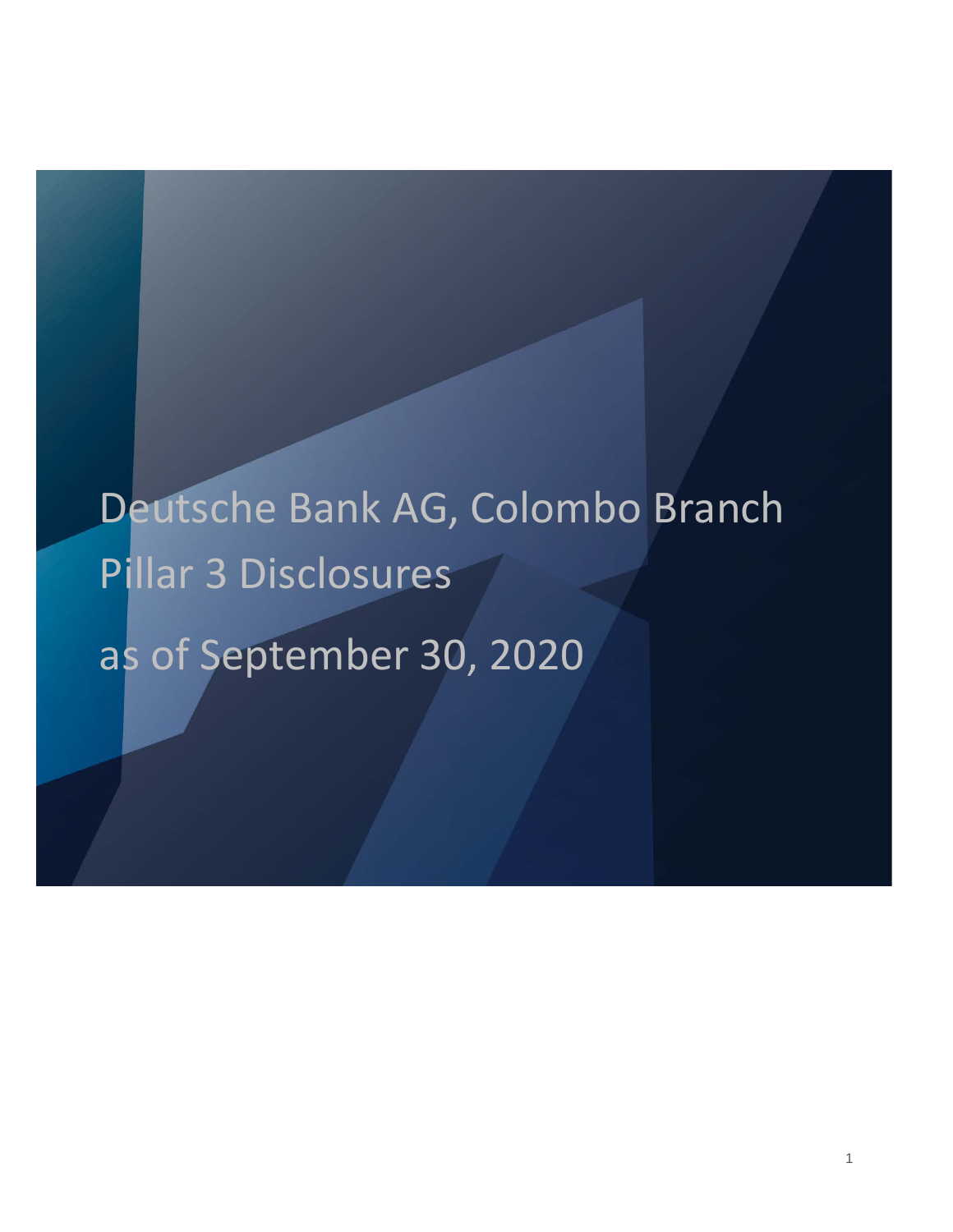# <span id="page-1-0"></span>**Contents**

| Credit Risk under the Standardised Approach: Credit Risk Exposure and Credit Risk Mitigation (CRM)<br>a) |  |
|----------------------------------------------------------------------------------------------------------|--|
| b)                                                                                                       |  |
| c)                                                                                                       |  |
|                                                                                                          |  |
|                                                                                                          |  |
|                                                                                                          |  |
|                                                                                                          |  |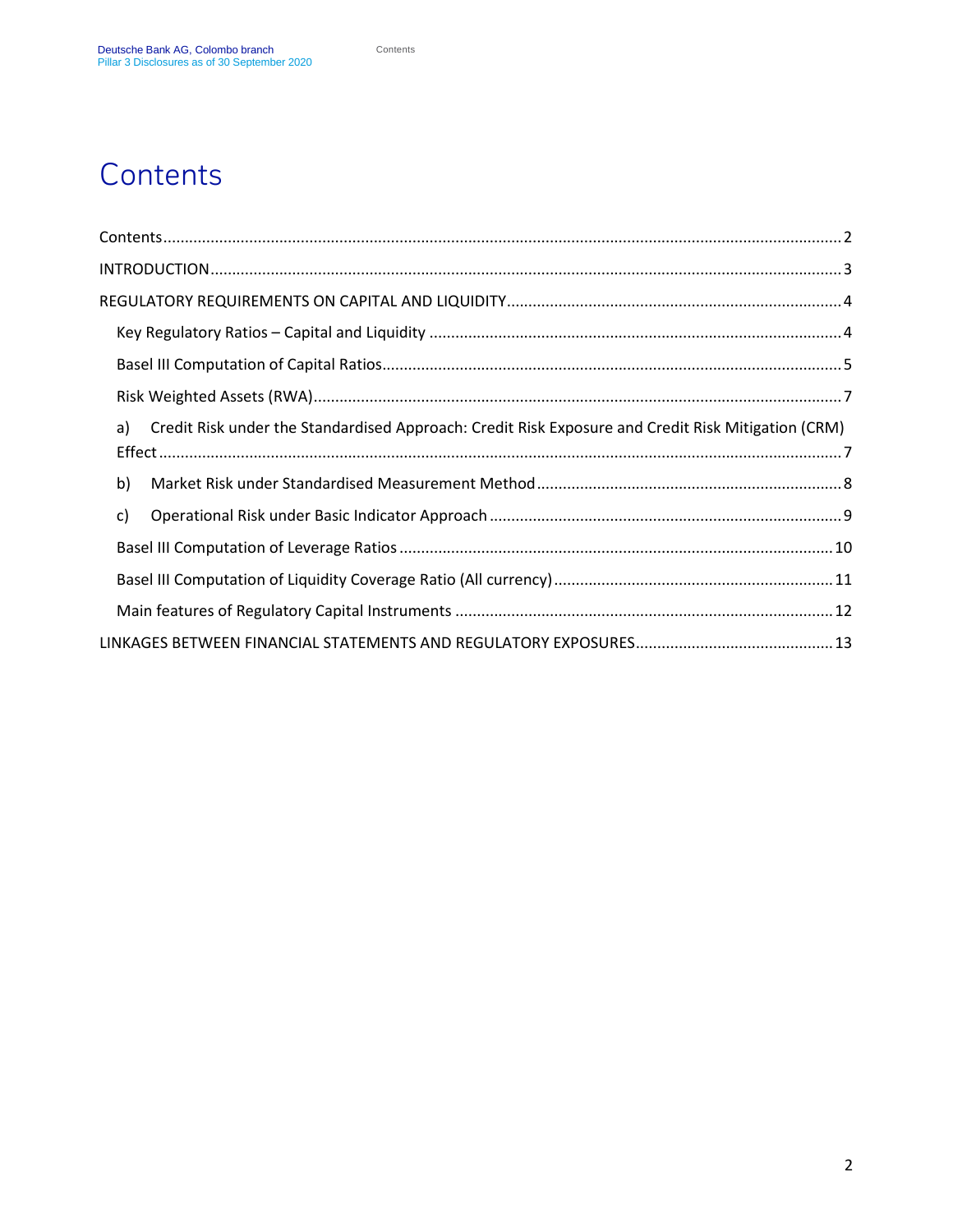# <span id="page-2-0"></span>INTRODUCTION

The purpose of this Report is to provide the Pillar 3 disclosures of DB Colombo Branch as required by Banking Act Direction No. 1 of 2016 issued by the Monetary Board, Central Bank of Sri Lanka, for capital requirements under Basel III for Licensed Commercial Banks and Licensed Specialized Banks.

DB Colombo Branch is a financial institution authorized and regulated by the Central Bank of Sri Lanka as a wholly owned branch of Deutsche Bank AG ("DBAG") the parent company of the Deutsche Bank Group ("DB Group") located in Frankfurt am Main, Germany. DB Colombo Branch's accounts are consolidated into the accounts of DB Group.

DB Group offers a wide variety of investment, financial and related products and services to private individuals, corporate entities and institutional clients around the world. In July 2019, DB Group announced a material repositioning of DB to refocus on our core strengths and to allow us to improve our structural profitability. Our strategic transformation is designed to refocus our Core Bank around our core, market-leading businesses which typically operate in growing markets with attractive return potential. Our Core Bank comprises our four core operating divisions, namely the Corporate Bank (CB), the Investment Bank (IB), the Private Bank (PB), and Asset Management (AM). Aside from that, a Capital Release Unit (CRU) was created to wind down or dispose nonstrategic positions, low yielding assets, or businesses that no longer fit into the new strategy. Moreover, we have Infrastructure functions, which perform control and service functions and, in particular, tasks relating to Group-wide, divisional resource-planning, steering and control, as well as tasks relating to risk, liquidity and capital management which form part of the Corporate & Other segment. CB combines Deutsche Bank's Corporate Finance and Global Transaction Banking Businesses with the latter providing cash management, trade finance and securities services, delivering the full range of commercial banking products and services for both corporates and institutions worldwide. IB is focusing on Origination & Advisory as well as Fixed Income & Currencies. PB corporate division combines the bank's expertise in [private banking](https://www.db.com/start) an[d Wealth Management](https://db.com/wm) in one corporate division. AM offers individuals and institutions traditional and alternative investments across all major asset classes.

DB Colombo Branch offers a comprehensive range of services such as Cash Management, Trade Finance, Investor Services, Foreign Exchange (FX) and Debt Capital Markets (DCM) products within the Corporate Bank and Investment Bank Business.

DB Colombo Branch Local/Global Infrastructure functions perform control and service functions and, in particular, tasks relating to Bank-wide, supra divisional, resource-planning, steering and control, as well as tasks relating to risk, liquidity and capital management. These include as Risk, Finance, Compliance, Legal and Human Resources.

DB Colombo Branch publishes the Pillar 3 disclosure report on a quarterly basis in accordance with Banking Act Direction No. 1 of 2016 issued by the Monetary Board, Central Bank of Sri Lanka and posts the disclosure report in accordance with this Direction on its website at www.db.com/srilanka.

DB Colombo Branch's Pillar 3 disclosure is prepared on a stand-alone basis, there are no branches or subsidiaries to be consolidated.

The information provided in this Pillar 3 Report is unaudited.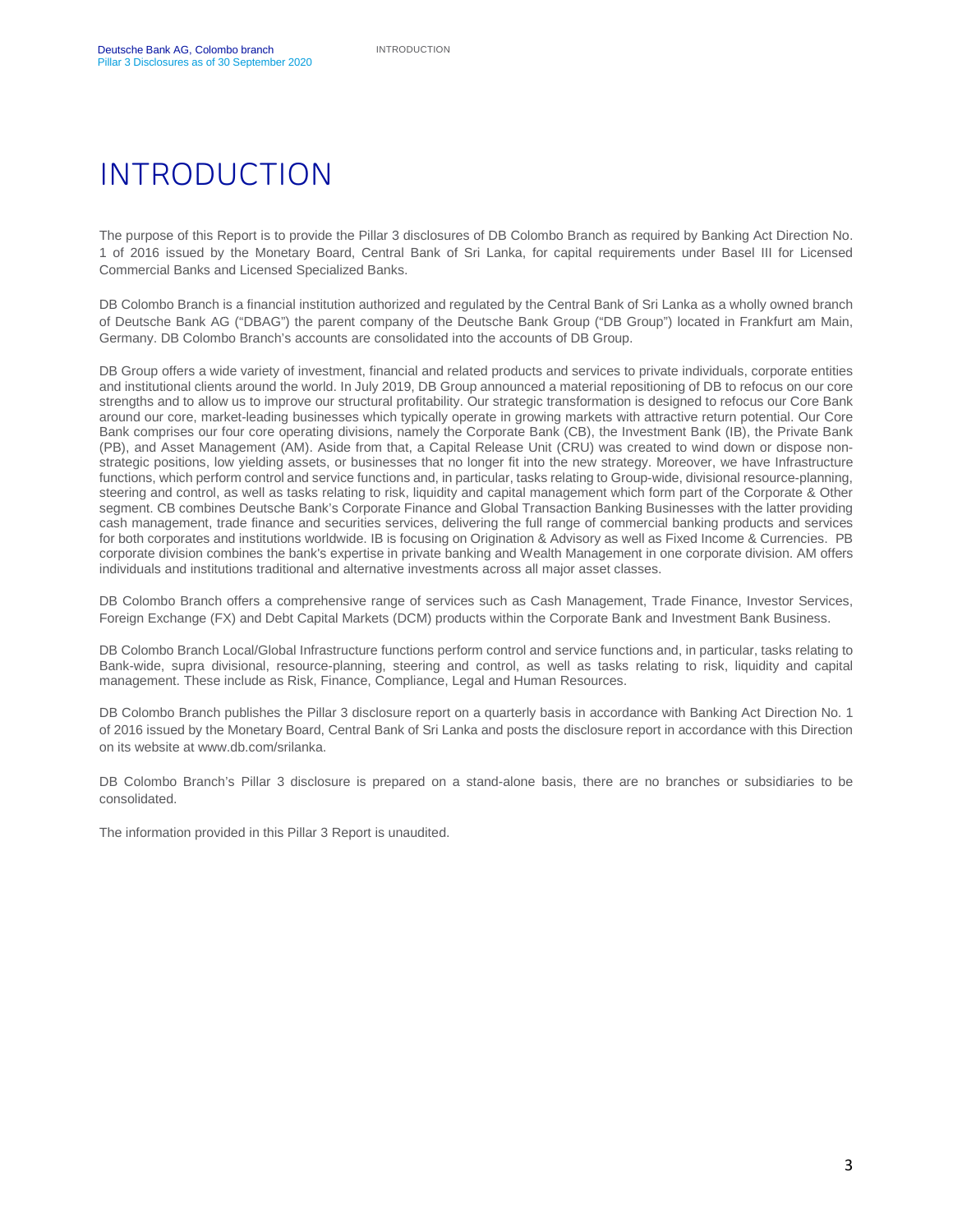# <span id="page-3-0"></span>REGULATORY REQUIREMENTS ON CAPITAL AND LIQUIDITY

## <span id="page-3-1"></span>Key Regulatory Ratios – Capital and Liquidity

In Q1, 2020 DB Colombo Branch completed the conversion of prior-year Head-Office and Other Intercompany expense to strengthen the Branch's Local Capital base by LKR 1.8 bn. These expenses were incurred between 2016 and 2018 and were considered un-remittable. The metrics and ratios depicted in the following table reflect these changes:

|                                                                          |      | Reporting<br>Period | Comparison<br>Reporting Period |
|--------------------------------------------------------------------------|------|---------------------|--------------------------------|
| Item.                                                                    | Page | Sep 30, 2020        | Dec 31, 2019                   |
| Regulatory Capital (LKR '000)                                            |      |                     |                                |
| Common Equity Tier 1, adjusted                                           | 5    | 13,044,598          | 11,201,930                     |
| Tier 1 Capital                                                           | 5    | 13,044,598          | 11.201.930                     |
| <b>Total Capital</b>                                                     | 5    | 13,047,925          | 11,205,258                     |
| <b>Requlatory Capital Ratios (%)</b>                                     |      |                     |                                |
| Common Equity Tier 1 Capital Ratio (Minimum Requirement - 7.00%)         | 6    | 36.42%              | 39.95%                         |
| Tier 1 Capital Ratio (Minimum Requirement - 8.50%)                       | 6    | 36.42%              | 39.95%                         |
| Total Capital Ratio (Minimum Requirement - 12.50%)                       | 6    | 36.43%              | 39.96%                         |
| Leverage Ratio (Minimum Requirement - 3%)                                | 10   | 18.93%              | 20.06%                         |
| <b>Regulatory Liquidity</b>                                              |      |                     |                                |
| Statutory Liquid Assets (LKR'000)                                        |      | 43,518,736          | 32,815,712                     |
| Statutory Liquid Assets Ratio (Minimum Requirement - 20%)                |      |                     |                                |
| Domestic Banking Unit (%)                                                |      | 87.93%              | 79.03%                         |
| Off-Shore Banking Unit (%)                                               |      | 82.79%              | 80.54%                         |
| Liquidity Coverage Ratio (%) - Rupee (Minimum Requirement - 100%)        |      | 919.00%             | 389.00%                        |
| Liquidity Coverage Ratio (%) - All Currency (Minimum Requirement - 100%) | 11   | 428.27%             | 310.85%                        |

The total Capital Ratio decreased by 3.53% percentage points as the increase in total Risk Weighted Assets by 28% was higher than the increase in total capital 16%.

The Tier 1 Capital Ratio and CET 1 Capital Ratio also decreased by 3.53% points each. The Total Capital Ratio differs from the Tier 1 and CET 1 Capital Ratios due to Tier 2 capital adjustment for Loan Loss provisions under SLFRS 9.

During the two reporting periods, Statutory Liquid Assets in the Domestic Banking Unit increased by 11% points due to increased investments in Government Securities and higher placements in Standing Deposit Facility with the Central Bank of Sri Lanka (CBSL). As a result of these increases Statutory Liquid Asset Ratio (SLAR) increased by 8.9% points.

The Liquidity Coverage Ratio (LCR) for both LKR currency on a standalone basis and LCR for all currencies were increased Q3- 2020. This was mainly driven by decrease in net cash outflow i.e. short-term borrowings decreased. Also, increase in High-Quality Liquid Assets contributed favorably.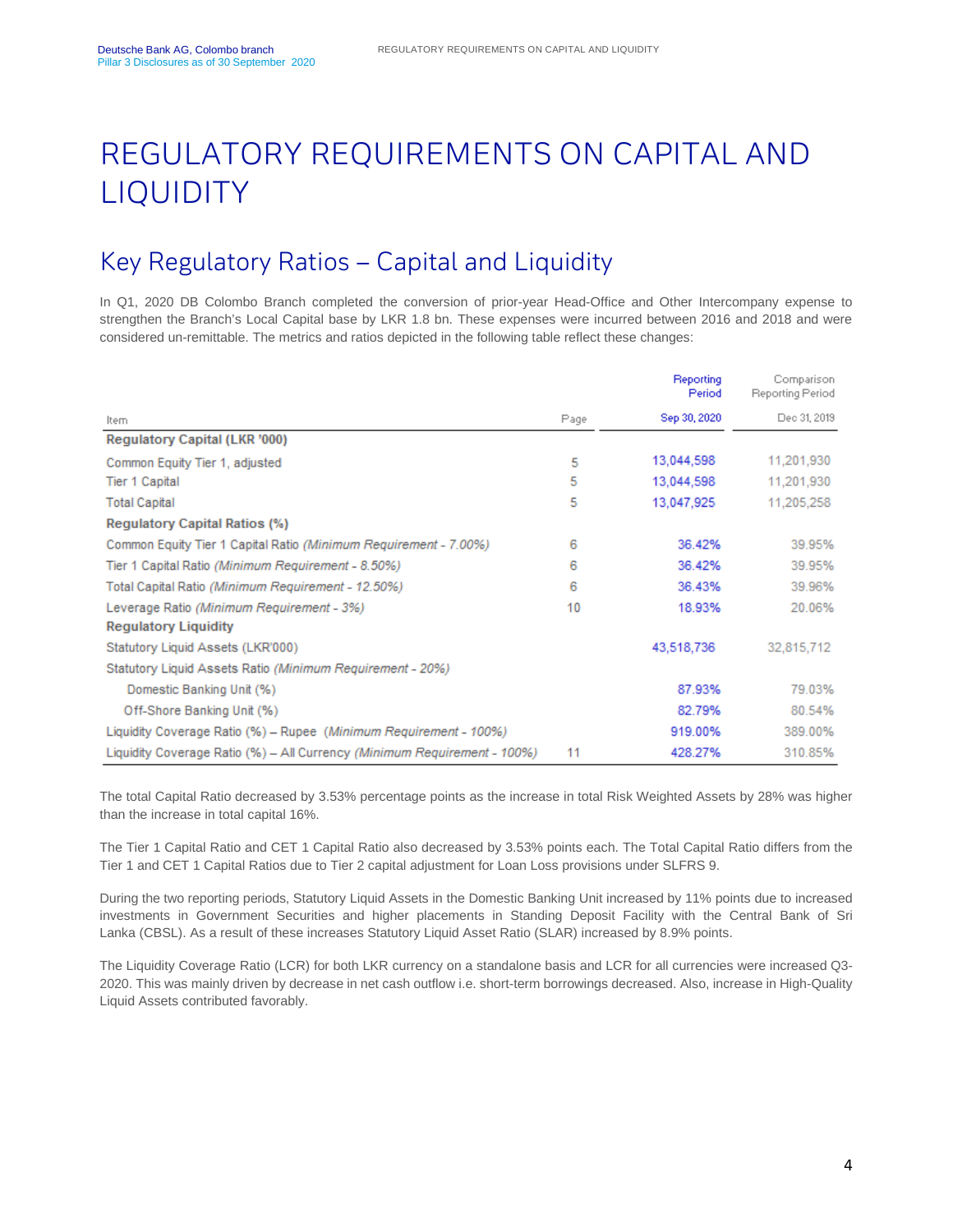#### <span id="page-4-0"></span>Basel III Computation of Capital Ratios

in LKR '000

| Item<br>Page<br>Sep 30, 2020<br>Common Equity Tier 1 (CET1) Capital after Adjustments<br>13,044,598<br>Common Equity Tier 1 (CET1) Capital<br>13,037,312<br>Equity Capital (Stated Capital)/Assigned Capital<br>12<br>4,410,461<br>12 <sup>°</sup><br>Reserve Fund<br>702,905<br>Published Retained Earnings/(Accumulated Retained Losses)<br>12<br>2,305,422<br>Published Accumulated Other Comprehensive Income (OCI)<br>General and other Disclosed Reserves<br>12<br>5,618,524<br>Unpublished Current Year's Profit/Loss and Gains reflected in OCI<br>Ordinary Shares issued by Consolidated Banking and Financial Subsidiaries of the Bank<br>and held by Third Parties<br><b>Total Adjustments to CET1 Capital</b><br>7,286<br>Goodwill (net) | Dec 31, 2019 |
|------------------------------------------------------------------------------------------------------------------------------------------------------------------------------------------------------------------------------------------------------------------------------------------------------------------------------------------------------------------------------------------------------------------------------------------------------------------------------------------------------------------------------------------------------------------------------------------------------------------------------------------------------------------------------------------------------------------------------------------------------|--------------|
|                                                                                                                                                                                                                                                                                                                                                                                                                                                                                                                                                                                                                                                                                                                                                      |              |
|                                                                                                                                                                                                                                                                                                                                                                                                                                                                                                                                                                                                                                                                                                                                                      | 11,201,930   |
|                                                                                                                                                                                                                                                                                                                                                                                                                                                                                                                                                                                                                                                                                                                                                      | 11,162,001   |
|                                                                                                                                                                                                                                                                                                                                                                                                                                                                                                                                                                                                                                                                                                                                                      | 4,410,461    |
|                                                                                                                                                                                                                                                                                                                                                                                                                                                                                                                                                                                                                                                                                                                                                      | 702,905      |
|                                                                                                                                                                                                                                                                                                                                                                                                                                                                                                                                                                                                                                                                                                                                                      | 2,305,422    |
|                                                                                                                                                                                                                                                                                                                                                                                                                                                                                                                                                                                                                                                                                                                                                      |              |
|                                                                                                                                                                                                                                                                                                                                                                                                                                                                                                                                                                                                                                                                                                                                                      | 3,743,213    |
|                                                                                                                                                                                                                                                                                                                                                                                                                                                                                                                                                                                                                                                                                                                                                      |              |
|                                                                                                                                                                                                                                                                                                                                                                                                                                                                                                                                                                                                                                                                                                                                                      |              |
|                                                                                                                                                                                                                                                                                                                                                                                                                                                                                                                                                                                                                                                                                                                                                      | 39,929       |
|                                                                                                                                                                                                                                                                                                                                                                                                                                                                                                                                                                                                                                                                                                                                                      |              |
| Intangible Assets (net)                                                                                                                                                                                                                                                                                                                                                                                                                                                                                                                                                                                                                                                                                                                              |              |
| Others (Deferred Tax Assets, Vostro)<br>7,286                                                                                                                                                                                                                                                                                                                                                                                                                                                                                                                                                                                                                                                                                                        | 39,929       |
| Additional Tier 1 (AT1) Capital after Adjustments                                                                                                                                                                                                                                                                                                                                                                                                                                                                                                                                                                                                                                                                                                    |              |
| <b>Additional Tier 1 (AT1) Capital</b>                                                                                                                                                                                                                                                                                                                                                                                                                                                                                                                                                                                                                                                                                                               |              |
| Qualifying Additional Tier 1 Capital Instruments                                                                                                                                                                                                                                                                                                                                                                                                                                                                                                                                                                                                                                                                                                     |              |
| Instruments issued by Consolidated Banking and Financial Subsidiaries of the Bank and<br>held by Third Parties                                                                                                                                                                                                                                                                                                                                                                                                                                                                                                                                                                                                                                       |              |
| <b>Total Adjustments to AT1 Capital</b>                                                                                                                                                                                                                                                                                                                                                                                                                                                                                                                                                                                                                                                                                                              |              |
| <b>Investment in Own Shares</b>                                                                                                                                                                                                                                                                                                                                                                                                                                                                                                                                                                                                                                                                                                                      |              |
| Others (specify)                                                                                                                                                                                                                                                                                                                                                                                                                                                                                                                                                                                                                                                                                                                                     |              |
| 3,328<br><b>Tier 2 Capital after Adjustments</b>                                                                                                                                                                                                                                                                                                                                                                                                                                                                                                                                                                                                                                                                                                     | 3,328        |
| 3,328<br><b>Tier 2 Capital</b>                                                                                                                                                                                                                                                                                                                                                                                                                                                                                                                                                                                                                                                                                                                       | 3,328        |
| Qualifying Tier 2 Capital Instruments                                                                                                                                                                                                                                                                                                                                                                                                                                                                                                                                                                                                                                                                                                                |              |
| <b>Revaluation Gains</b>                                                                                                                                                                                                                                                                                                                                                                                                                                                                                                                                                                                                                                                                                                                             |              |
| Loan Loss Provisions<br>3,328                                                                                                                                                                                                                                                                                                                                                                                                                                                                                                                                                                                                                                                                                                                        | 3,328        |
| Instruments issued by Consolidated Banking and Financial Subsidiaries of the Bank and<br>held by Third Parties                                                                                                                                                                                                                                                                                                                                                                                                                                                                                                                                                                                                                                       |              |
| <b>Total Adjustments to Tier 2</b>                                                                                                                                                                                                                                                                                                                                                                                                                                                                                                                                                                                                                                                                                                                   |              |
| <b>Investment in Own Shares</b>                                                                                                                                                                                                                                                                                                                                                                                                                                                                                                                                                                                                                                                                                                                      |              |
| Others (specify)                                                                                                                                                                                                                                                                                                                                                                                                                                                                                                                                                                                                                                                                                                                                     |              |
| <b>CET1 Capital</b><br>13,044,598                                                                                                                                                                                                                                                                                                                                                                                                                                                                                                                                                                                                                                                                                                                    | 11,201,930   |
| <b>Total Tier 1 Capital</b><br>13,044,598                                                                                                                                                                                                                                                                                                                                                                                                                                                                                                                                                                                                                                                                                                            | 11,201,930   |
| 13,047,925<br><b>Total Capital</b>                                                                                                                                                                                                                                                                                                                                                                                                                                                                                                                                                                                                                                                                                                                   | 11,205,258   |

Common Equity Tier 1 Capital consists of the following items:

- Assigned Capital is equity funds provided by the Head Office to the Branch at the time of incorporation in Sri Lanka.
- Reserve Fund is building up with Five percentage (5%) transfer of the profit after tax as per Direction issued by the Central Bank of Sri Lanka under section 76 (j) (1) of the Banking Act No. 30 of 1988 as amended by Banking (Amendment) Act No. 33 of 1995.
- Published Retained Earnings include Branch's un-remitted 2018 & 2019 profits to the Head Office.
- General and other Disclosed Reserves include the un-remittable head office expenses converted to equity during the financial year 2013, 2016 and 2020 with the prior written approval of Central Bank of Sri Lanka.

Tier 2 Capital includes the Loan Loss provisions which are eligible for inclusion in Tier 2 Capital under the Explanatory Note No. 03 of 2019 issued by CBSL. Accordingly 100 per cent of the impairment for the assets in SLFRS Stage 1 and 50 per cent of impairments for assets in SLFRS Stage 2 (subject to a maximum limit of 1.25 per cent of RWA on credit risk under the Standardized Approach) are considered here.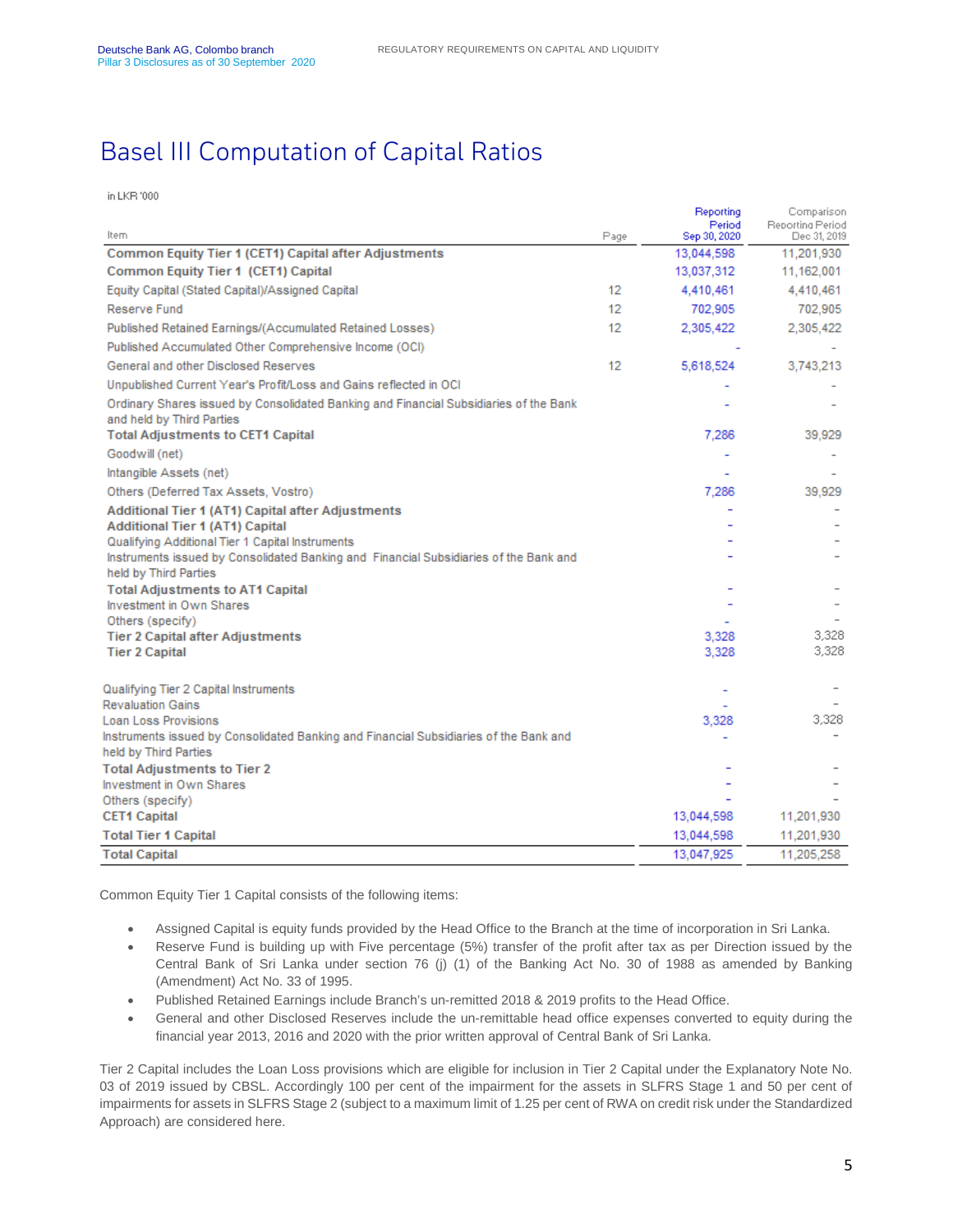in LKR '000

|                                                                                                                          |      | Reporting<br>Period | Comparison<br>Reporting Period |
|--------------------------------------------------------------------------------------------------------------------------|------|---------------------|--------------------------------|
| Item.                                                                                                                    | Page | Sep 30, 2020        | Dec 31, 2019                   |
| <b>Total Risk Weighted Assets (RWA)</b>                                                                                  |      | 35,813,254          | 28,040,671                     |
| <b>RWAs for Credit Risk</b>                                                                                              |      | 28,778,287          | 21,109,218                     |
| <b>RWAs for Market Risk</b>                                                                                              | 8    | 3,203,922           | 3,099,688                      |
| RWAs for Operational Risk                                                                                                | 9    | 3,831,045           | 3,831,765                      |
| CET1 Capital Ratio (including Capital Conservation Buffer, Countercyclical<br>Capital Buffer & Surcharge on D-SIBs) (%)  |      | 36.42%              | 39.95%                         |
| of which: Capital Conservation Buffer (%)                                                                                |      | 1.88%               | 1.88%                          |
| of which: Countercyclical Buffer (%)                                                                                     |      |                     |                                |
| of which: Capital Surcharge on D-SIBs (%)                                                                                |      |                     |                                |
| Total Tier 1 Capital Ratio (%)                                                                                           |      | 36.42%              | 39.95%                         |
| Total Capital Ratio (including Capital Conservation Buffer, Countercyclical<br>Capital Buffer & Surcharge on D-SIBs) (%) |      | 36.43%              | 39.96%                         |
| of which: Capital Conservation Buffer (%)                                                                                |      | 1.88%               | 1.88%                          |
| of which: Countercyclical Buffer (%)                                                                                     |      |                     |                                |
| of which: Capital Surcharge on D-SIBs (%)                                                                                |      |                     |                                |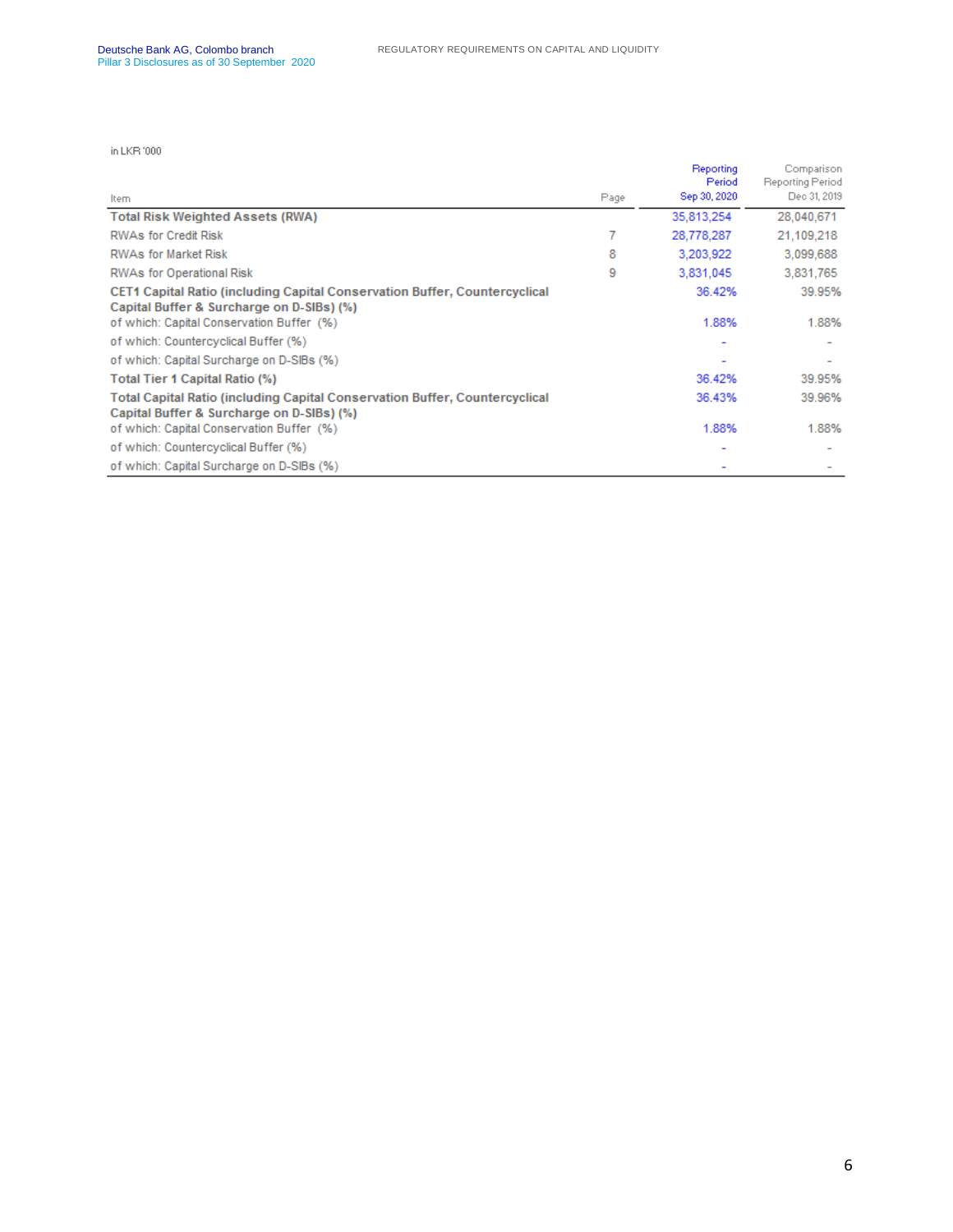#### <span id="page-6-0"></span>Risk Weighted Assets (RWA)

#### <span id="page-6-1"></span>a) Credit Risk under the Standardized Approach: Credit Risk Exposure and Credit Risk Mitigation (CRM) Effect

|                                                                          |                                                               |                          |              |                           |                     | Sep 30, 2020 |                     | Dec 31,2019       |
|--------------------------------------------------------------------------|---------------------------------------------------------------|--------------------------|--------------|---------------------------|---------------------|--------------|---------------------|-------------------|
| in LKR '000                                                              | <b>Exposures before Credit</b><br>Conversion Factor (CCF) and |                          |              | Exposures post CCF and    | RWA and RWA Density |              | RWA and RWA Density |                   |
|                                                                          |                                                               | <b>CRM</b>               | On-Balance   | <b>CRM</b><br>Off-Balance |                     | (%)<br>RWA   |                     | (%)<br><b>RWA</b> |
|                                                                          | On-Balance                                                    | Off-Balance              | <b>Sheet</b> | Sheet                     |                     | density      |                     | density           |
| <b>Asset Class</b>                                                       | <b>Sheet Amount</b>                                           | <b>Sheet Amount</b>      | Amount       | Amount                    | <b>RWA</b>          | (%)          | <b>RWA</b>          | (%)               |
| Claims on Central Government and CBSL                                    | 28,385,669                                                    |                          | 1,795,980    | ۰                         | 1,795,980           | 5%           | 1,843,086           | 7%                |
| Claims on Foreign Sovereigns and their<br><b>Central Banks</b>           |                                                               |                          |              |                           |                     |              |                     |                   |
| <b>Claims on Public Sector Entities</b>                                  |                                                               |                          |              |                           |                     |              |                     |                   |
| Claims on Official Entities and Multilateral<br><b>Development Banks</b> |                                                               |                          |              |                           |                     |              |                     |                   |
| <b>Claims on Banks Exposures</b>                                         | 73,879                                                        | 5,543,139                | 17,654       | 3,920,421                 | 3,938,076           | 11%          | 2,904,134           | 10%               |
| Claims on Financial Institutions                                         | ۰                                                             | ٠                        |              |                           |                     | ۰            |                     |                   |
| <b>Claims on Corporates</b>                                              | 17,253,122                                                    | 1,934,206                | 17,253,122   | 1,783,508                 | 19,036,630          | 53%          | 14,985,810          | 53%               |
| <b>Retail Claims</b>                                                     | 3,470,245                                                     |                          | 2,623,273    | ٠                         | 2,623,273           | 7%           | 263,304             | 1%                |
| Claims Secured by Residential Property                                   | 105,332                                                       |                          | 105,332      |                           | 105,332             | 0%           | 114,186             | 0%                |
| Claims Secured by Commercial Real<br>Estate                              |                                                               |                          |              |                           |                     |              |                     |                   |
| Non-Performing Assets (NPAs)(i)                                          |                                                               |                          |              |                           |                     |              |                     |                   |
| <b>Higher-risk Categories</b>                                            |                                                               |                          |              |                           |                     |              |                     |                   |
| Cash Items and Other Assets                                              | 1,351,589                                                     | $\overline{\phantom{0}}$ | 1.278.997    |                           | 1.278.997           | 4%           | 998,699             | 4%                |
| <b>Total</b>                                                             | 50,639,836                                                    | 7,477,344                | 23,074,358   | 5,703,929                 | 28,778,287          | 80%          | 21,109,218          | 75%               |

Our Credit Risk Exposures on Banks have increased by 36% in Q3 2020. This is mainly driven by unrated foreign currency offbalance sheet exposures with corresponding Risk Weight of 100% in the RWA computation.

Credit Risk Exposures on lending to corporates have been increased by 20% as at September 30, 2020. However, during the two reporting periods RWA increased was 27%.

Also, Off-balance sheet rupee & foreign currency exposures pertaining to unrated corporate counterparties increased by 24% in Q3-20.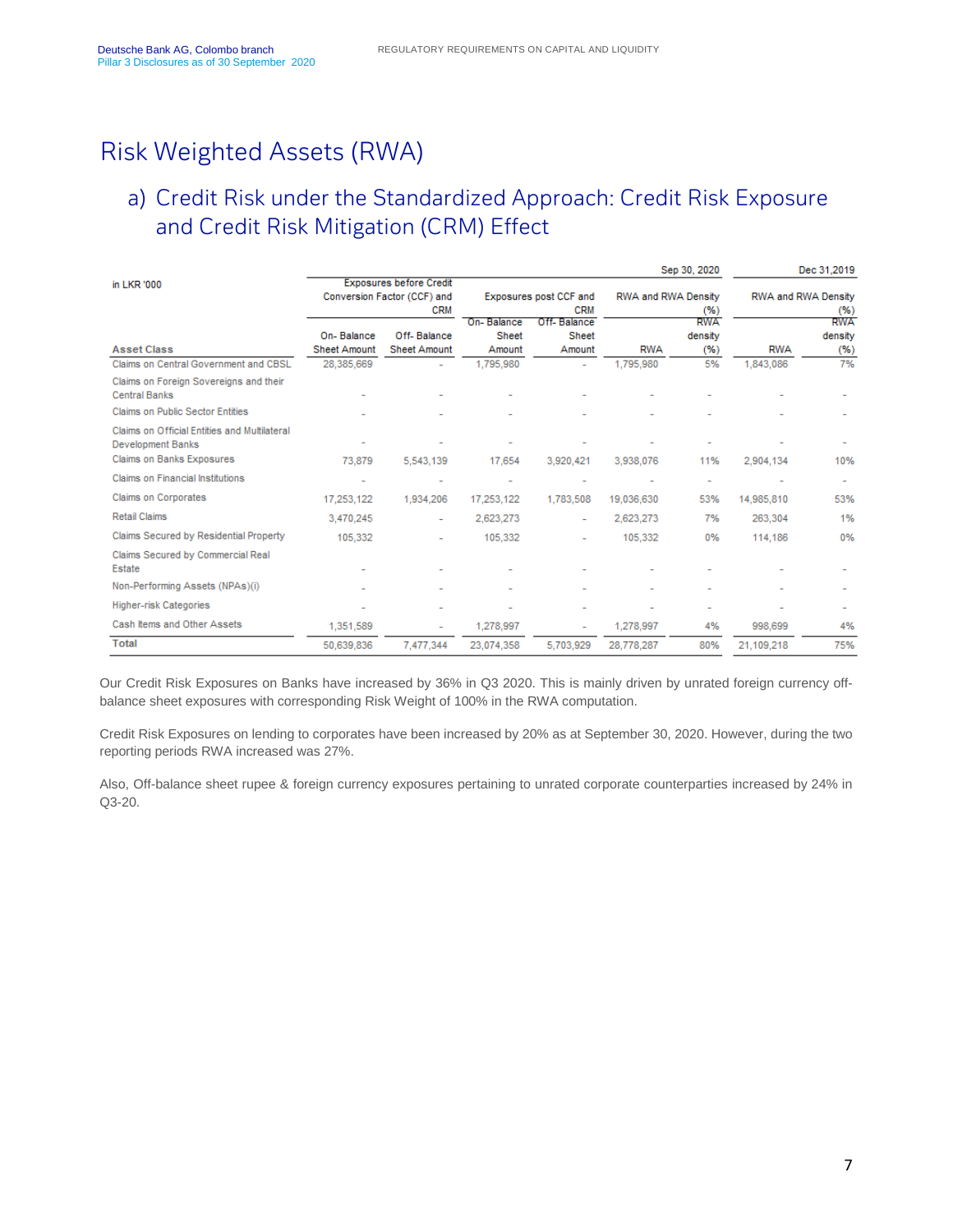#### <span id="page-7-0"></span>b) Market Risk under Standardized Measurement Method

| in LKR '000                                            | RWA amount   |              |  |
|--------------------------------------------------------|--------------|--------------|--|
| Item                                                   | Sep 30, 2020 | Dec 31, 2019 |  |
| (a) RWA for Interest Rate Risk                         | 125,871      | 147,409      |  |
| General Interest Rate Risk                             | 125,871      | 147,409      |  |
| (i) Net Long or Short Position                         | 125,871      | 147,409      |  |
| (ii) Horizontal Disallowance                           |              |              |  |
| (iii) Vertical Disallowance                            |              |              |  |
| (iv) Options                                           |              |              |  |
| Specific Interest Rate Risk                            |              |              |  |
| (b) RWA for Equity                                     |              |              |  |
| (i) General Equity Risk                                |              |              |  |
| (ii) Specific Equity Risk                              |              |              |  |
| (c) RWA for Foreign Exchange & Gold                    | 274,619      | 240,052      |  |
| Capital Charge for Market Risk [(a) + (b) + (c)] * CAR | 3,203,922    | 3,099,688    |  |

Market risk is defined as the risk of losses in on-balance sheet and off balance sheet positions arising from movements in market prices. The market risks subject to the capital charge requirements are the risks pertaining to interest rate related instruments in the trading book, the risks pertaining to equities in the trading book and the risks pertaining to foreign exchange position (including gold positions) across the bank.

The Colombo Branch's Market Risk RWA is attributable to the Interest Rate Risk of our Securities in the Trading Book as well as FX Risk on our open Foreign Exchange position.

Market risk of the Branch increased as a result of an increase in Foreign Exchange positions mainly due to Currency exchange rates depreciation against Local Function currency of LKR during Q3, 2020.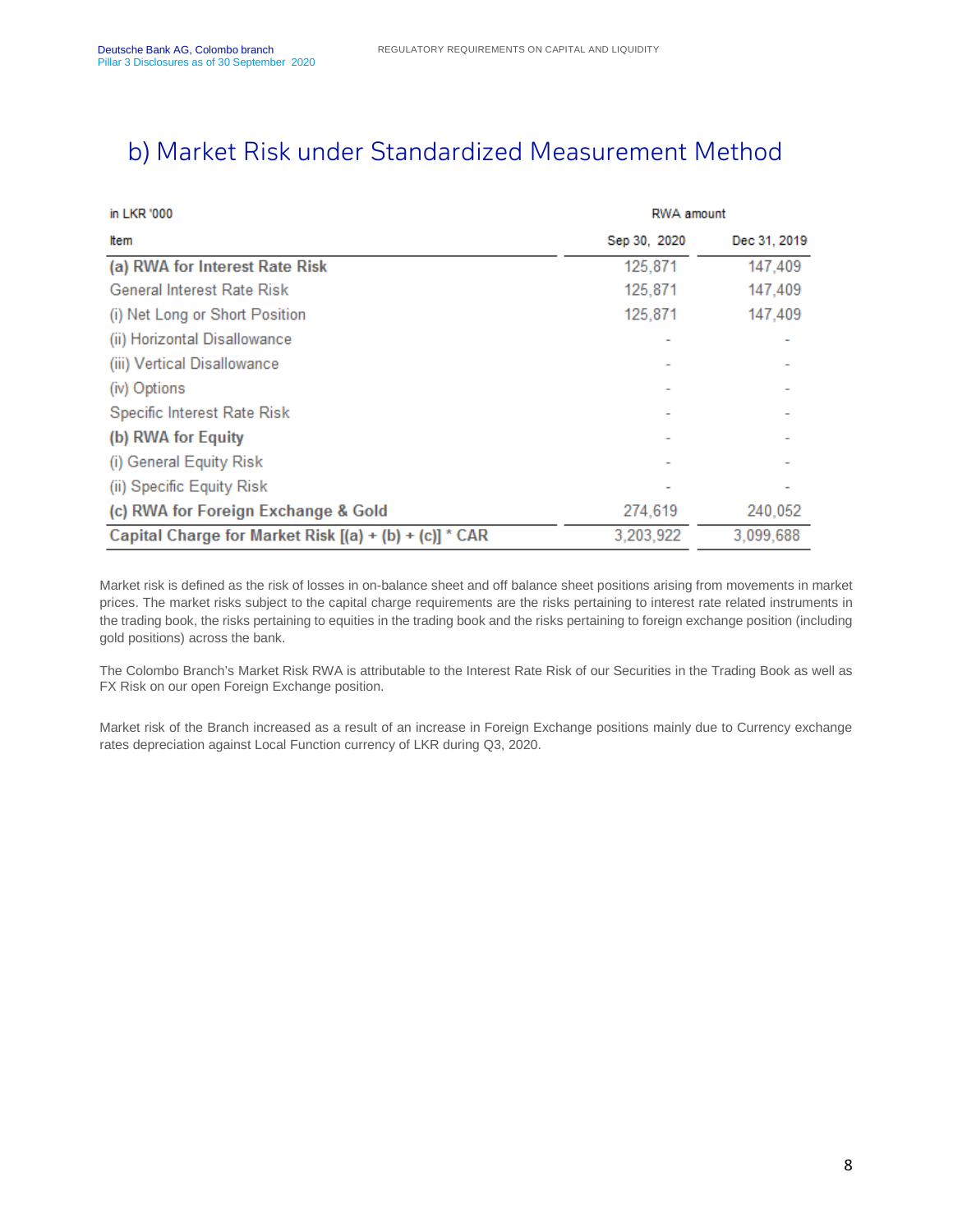### <span id="page-8-0"></span>c) Operational Risk under Basic Indicator Approach

|                                                                      | Capital       |        | Gross Income (LKR'000) as at<br>Sep 30, 2020 |             | Capital     |               |        | Gross Income (LKR'000) as at<br>Dec 31, 2019 |             |             |
|----------------------------------------------------------------------|---------------|--------|----------------------------------------------|-------------|-------------|---------------|--------|----------------------------------------------|-------------|-------------|
|                                                                      | Charge        | Fixed  | 1st<br>Year                                  | 2nd<br>Year | 3rd<br>Year | Charge        | Fixed  | 1st<br>Year                                  | 2nd<br>Year | 3rd<br>Year |
| <b>Business Lines</b><br>The Basic Indicator Approach                | Factor<br>15% | Factor | 2,975,312                                    | 3,194,034   | 3,408,267   | Factor<br>15% | Factor | 3,344,968                                    | 3,103,792   | 3,130,653   |
| <b>The Standardised Approach</b>                                     |               |        |                                              |             |             |               |        |                                              |             |             |
| <b>Corporate Finance</b>                                             | 18%           |        |                                              |             |             | 18%           |        |                                              |             |             |
| <b>Trading and Sales</b>                                             | 18%           |        |                                              |             |             | 18%           |        |                                              |             |             |
| <b>Payment and Settlement</b>                                        | 18%           |        |                                              |             |             | 18%           |        |                                              |             |             |
| <b>Agency Services</b>                                               | 15%           |        |                                              |             |             | 15%           |        |                                              |             |             |
|                                                                      |               |        |                                              |             |             |               |        |                                              |             |             |
| Asset Management                                                     | 12%           |        |                                              |             |             | 12%           |        |                                              |             |             |
| Retail Brokerage                                                     | 12%           |        |                                              |             |             | 12%           |        |                                              |             |             |
| Retail Banking                                                       | 12%           |        |                                              |             |             | 12%           |        |                                              |             |             |
| <b>Commercial Banking</b>                                            | 15%           |        |                                              |             |             | 15%           |        |                                              |             |             |
| The Alternative Standardised<br>Approach                             |               |        |                                              |             |             |               |        |                                              |             |             |
| Corporate Finance                                                    | 18%           |        |                                              |             |             | 18%           |        |                                              |             |             |
| <b>Trading and Sales</b>                                             | 18%           |        |                                              |             |             | 18%           |        |                                              |             |             |
| Payment and Settlement                                               | 18%           |        |                                              |             |             | 18%           |        |                                              |             |             |
| <b>Agency Services</b>                                               | 15%           |        |                                              |             |             | 15%           |        |                                              |             |             |
| Asset Management                                                     | 12%           |        |                                              |             |             | 12%           |        |                                              |             |             |
| Retail Brokerage                                                     | 12%           |        |                                              |             |             | 12%           |        |                                              |             |             |
| <b>Retail Banking</b>                                                | 12%           | 0.035  |                                              |             |             | 12%           | 0.035  |                                              |             |             |
| <b>Commercial Banking</b>                                            | 15%           | 0.035  |                                              |             |             | 15%           | 0.035  |                                              |             |             |
| <b>Capital Charges for Operational</b><br>Risk (LKR'000)             |               |        |                                              |             |             |               |        |                                              |             |             |
| The Basic Indicator Approach                                         | 478,881       |        |                                              |             |             | 478,971       |        |                                              |             |             |
| The Standardised Approach                                            |               |        |                                              |             |             |               |        |                                              |             |             |
| The Alternative Standardised Approach                                |               |        |                                              |             |             |               |        |                                              |             |             |
| <b>Risk Weighted Amount for</b><br><b>Operational Risk (LKR'000)</b> |               |        |                                              |             |             |               |        |                                              |             |             |
| The Basic Indicator Approach                                         | 3,831,045     |        |                                              |             |             | 3,831,768     |        |                                              |             |             |
| The Standardised Approach                                            |               |        |                                              |             |             |               |        |                                              |             |             |
| The Alternative Standardised Approach                                |               |        |                                              |             |             |               |        |                                              |             |             |

Operational Risk is the risk of loss resulting from inadequate or failed internal processes, people and systems or from external events, and includes legal risk. Operational Risk (OR) excludes Business and Reputational Risk.

The Branch uses the Basic Indicator Approach which measures the RWA for Operational risk based on past three years net interest income & non-interest income, taking into account the adjustments listed in the Banking Act Directions No. 01 of 2016.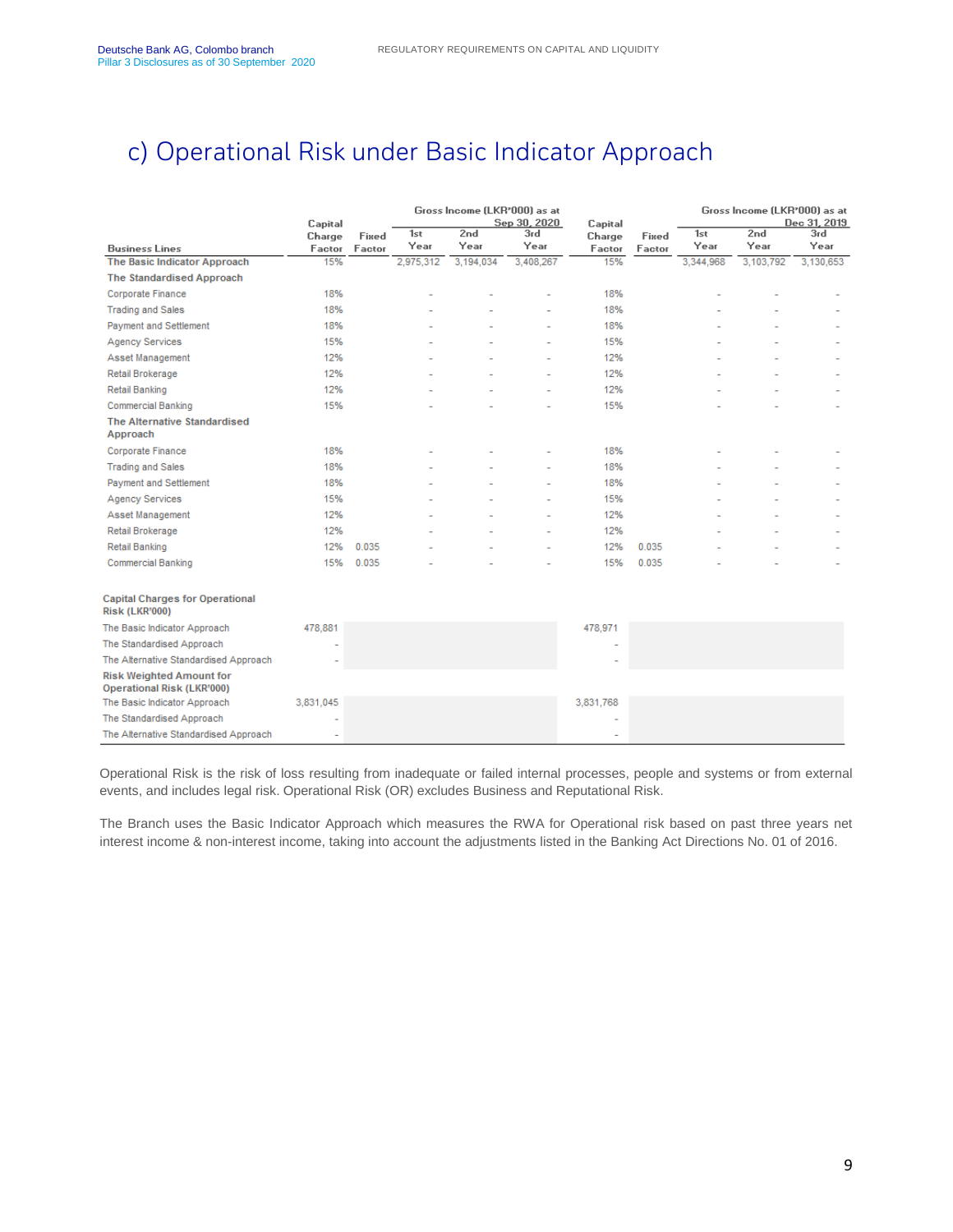#### <span id="page-9-0"></span>Basel III Computation of Leverage Ratios

#### in LKR '000

|                                                                                            |      | Reporting<br>Period | Comparison<br><b>Reporting Period</b> |
|--------------------------------------------------------------------------------------------|------|---------------------|---------------------------------------|
| Item.                                                                                      | Page | Sep 30, 2020        | Dec 31, 2019                          |
| <b>Tier 1 Capital</b>                                                                      |      | 13,044,598          | 11,201,930                            |
| <b>Total Exposures</b>                                                                     |      | 68,908,377          | 55,847,361                            |
| On-Balance Sheet Items                                                                     | 13   | 61.461.794          | 50.196.424                            |
| (excluding Derivatives and Securities Financing Transactions,<br>but including Collateral) |      |                     |                                       |
| Derivative Exposures                                                                       |      | 188,134             | 321,103                               |
| Securities Financing Transaction Exposures                                                 |      |                     |                                       |
| Other Off-Balance Sheet Exposures                                                          |      | 7,258,449           | 5,329,834                             |
| Basel III Leverage Ratio (%) (Tier 1/Total Exposure)                                       |      | 18.93%              | 20.06%                                |

The Leverage Ratio is calculated on the basis of Tier1 Capital and the sum of our Total Assets as well off-Balance Sheet exposures.

DB Colombo Branch's Leverage Ratio declined by 1.13 % points to 18.93 %. While Tier 1 Capital was increased by LKR 1.8bn the total exposures approximately increased by LKR 13bn between the reporting period of Q3-20 and Q4-19.

The increase of total assets of LKR 11bn was mainly attributable to increase movements in Loans and advances, Overnight placements with CBSL, Investments in Government securities and Inter branch balances including local placements. Derivative Exposures were decreased by 41% compared to of Q4-2019.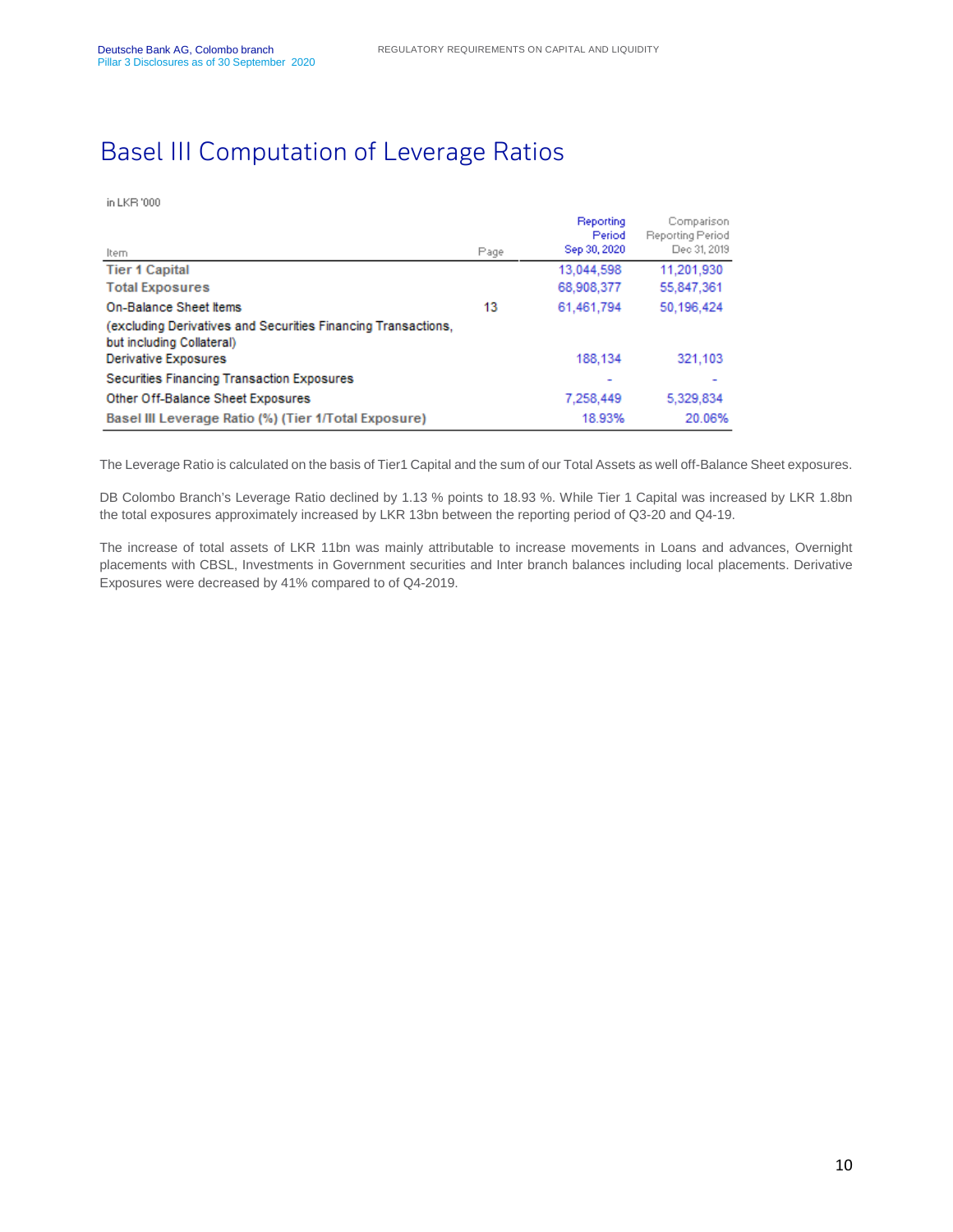#### <span id="page-10-0"></span>Basel III Computation of Liquidity Coverage Ratio (All currency)

|                                                                                                                                    |                   | <b>Reporting Period</b> | Comparison Reporting Period<br>Dec 31, 2019 |                |  |
|------------------------------------------------------------------------------------------------------------------------------------|-------------------|-------------------------|---------------------------------------------|----------------|--|
| in LKB '000                                                                                                                        |                   | Sep 30, 2020            |                                             |                |  |
|                                                                                                                                    | Total             | Total                   | Total                                       | Total          |  |
| ltem.                                                                                                                              | Un-weighted Value | Weighted Value          | Un-weighted Value                           | Weighted Value |  |
| <b>Total Stock of High-Quality Liguid Assets (HQLA)</b>                                                                            |                   | 14,089,298              |                                             | 11,088,028     |  |
| <b>Total Adjusted Level 1A Assets</b>                                                                                              |                   | 14,089,298              |                                             | 11,088,028     |  |
| <b>Level 1 Assets</b>                                                                                                              |                   | 14,089,298              |                                             | 11.088.028     |  |
| <b>Total Adjusted Level 2A Assets</b>                                                                                              |                   |                         |                                             |                |  |
| <b>Level 2A Assets</b>                                                                                                             |                   |                         |                                             |                |  |
| <b>Total Adjusted Level 2B Assets</b>                                                                                              |                   |                         |                                             |                |  |
| <b>Level 2B Assets</b>                                                                                                             |                   |                         |                                             |                |  |
| <b>Total Cash Outflows</b>                                                                                                         | 52,861,462        | 13,159,233              | 38,575,881                                  | 14,267,969     |  |
| Deposits                                                                                                                           | 151,716           | 16,857                  | 45.585                                      | 5.065          |  |
| Unsecured Wholesale Funding                                                                                                        | 18,356,634        | 12,266,901              | 10,661,822                                  | 12,981,634     |  |
| <b>Secured Funding Transactions</b>                                                                                                |                   |                         |                                             |                |  |
| Undrawn Portion of Committed (Irrevocable) Facilities and Other Contingent                                                         |                   |                         |                                             |                |  |
| <b>Funding Obligations</b>                                                                                                         | 34.353.112        | 849,430                 | 27.868.473                                  | 635.945        |  |
| <b>Additional Requirements</b>                                                                                                     |                   | 26.044                  |                                             | 645.325        |  |
| <b>Total Cash Inflows</b>                                                                                                          | 16,037,732        | 20,910,702              | 11,135,079                                  | 20,914,635     |  |
| Maturing Secured Lending Transactions Backed by Collateral                                                                         |                   |                         |                                             |                |  |
| <b>Committed Facilities</b>                                                                                                        |                   |                         |                                             |                |  |
| Other Inflows by Counterparty which are Maturing within 30 Days                                                                    | 9.844.437         | 20.086.077              | 7,172,536                                   | 18,577,456     |  |
| <b>Operational Deposits</b>                                                                                                        | 5,369,374         |                         | 1,672,604                                   |                |  |
| Other Cash Inflows                                                                                                                 | 823,921           | 824,625                 | 2,289,940                                   | 2,337,179      |  |
| Liquidity Coverage Ratio (%) (Stock of High Quality Liquid Assets/Total Net<br>Cash Outflows over the Next 30 Calendar Days) * 100 |                   | 428.27                  |                                             | 310.85         |  |

Q3 2020 HQLAs grew by 27% in comparison to Q4-2019 due to higher investments in LKR Govt. securities.

During the two reporting periods, total Cash Outflows decreased by 8% mainly due to lower short term inter-branch borrowings while the total Cash Inflows were flat between two reporting periods. These positive developments contributed tremendously towards higher LCR ratio in Q3-2020.

#### Note: Calculation basis of Total Net Cash Flow

If, Total Cash Inflows are greater than 75% of Total Cash Outflows

- : Total Net Cash Outflows = Total Cash Outflows 75% \* Total Cash Outflows
- If, Total Cash Inflows are not greater than 75% of Total Cash Outflows : Total Net Cash Outflows = Total Cash Outflows Total Cash Inflows
	-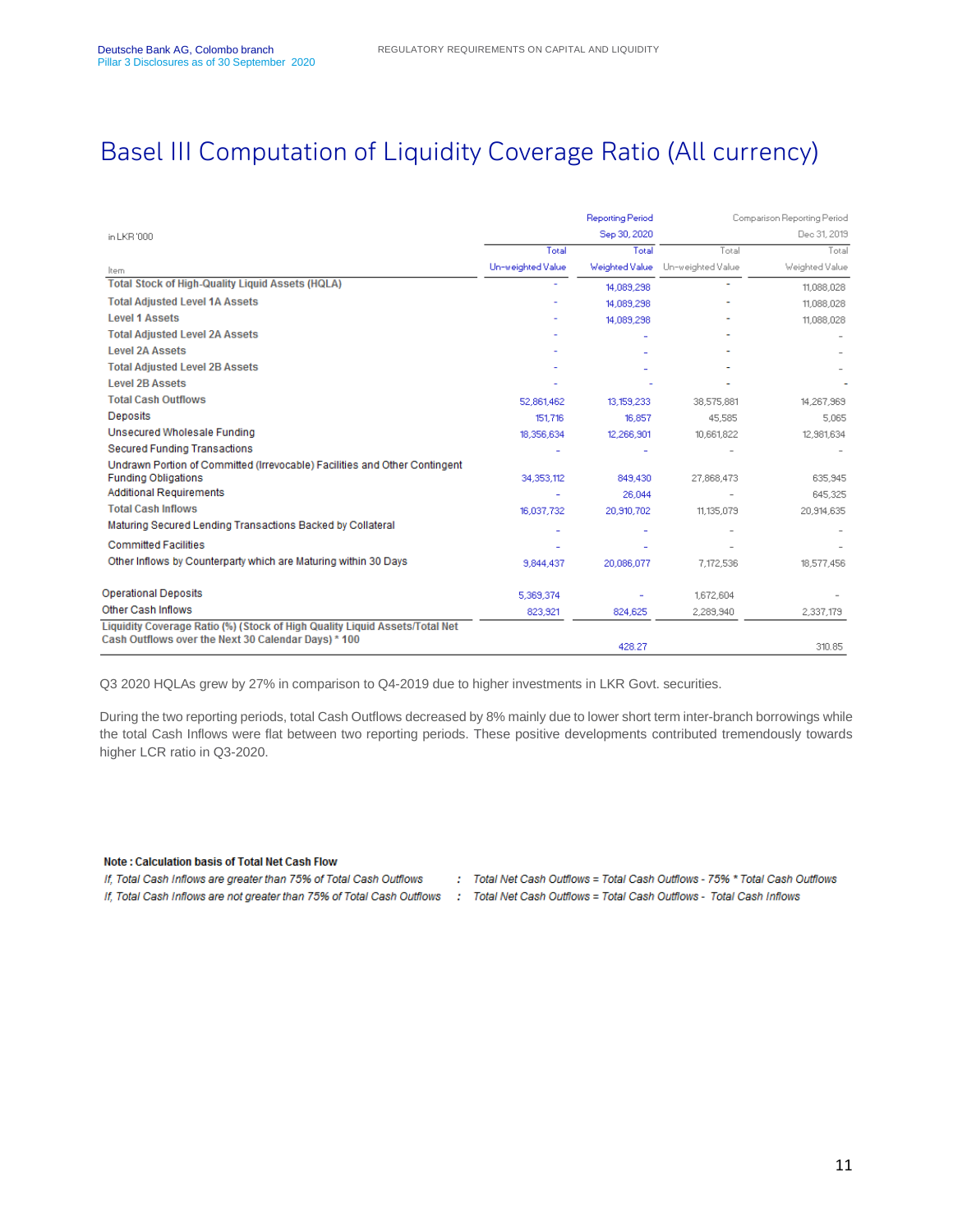## <span id="page-11-0"></span>Main features of Regulatory Capital Instruments

| <b>Description of the Capital Instrument</b>                                                                                                                                                                                                                                                                     | Sep 30, 2020 | Dec 31, 2019 |
|------------------------------------------------------------------------------------------------------------------------------------------------------------------------------------------------------------------------------------------------------------------------------------------------------------------|--------------|--------------|
| <b>Assigned Capital</b><br>DB Colombo, being a branch of Deutsche Bank AG Frankfurt, is provided<br>assigned capital to support both business requirements and maintain minimum<br>requiatory capital requirements. It is consequently governed by the laws and<br>regulations of the Central Bank of Sri Lanka. |              |              |
| Amount Recognised in Regulatory Capital (in LKR '000 as at the Reporting Date)                                                                                                                                                                                                                                   | 4,410,461    | 4.410,461    |
| Accounting Classification                                                                                                                                                                                                                                                                                        | Equity       | Equity       |
| Reserve Fund                                                                                                                                                                                                                                                                                                     |              |              |
| This represents accumulated annual transfer of 5 % of profits after tax as<br>required under Section 20 (1) of the Banking Act No. 30 of 1988.                                                                                                                                                                   |              |              |
| Amount Recognised in Regulatory Capital (in LKR '000 as at the Reporting Date)                                                                                                                                                                                                                                   | 702.905      | 702.905      |
| Accounting Classification                                                                                                                                                                                                                                                                                        | Equity       | Equity       |
| <b>Retained Earnings</b>                                                                                                                                                                                                                                                                                         |              |              |
| This represents all unremitted /audited profits of DB Colombo                                                                                                                                                                                                                                                    |              |              |
| Amount Recognised in Regulatory Capital (in LKR '000 as at the Reporting Date)                                                                                                                                                                                                                                   | 2,305,422    | 2,305,422    |
| Accounting Classification                                                                                                                                                                                                                                                                                        | Equity       | Equity       |
| Accumulated Other Comprehensive Income (OCI)                                                                                                                                                                                                                                                                     |              |              |
| This represents reserves created on changes in Fair Value of Available-for-Sale<br>instruments, Acturial loss on defined benefit plans and related taxes.                                                                                                                                                        |              |              |
| Amount Recognised in Regulatory Capital (in LKR '000 as at the Reporting Date)                                                                                                                                                                                                                                   |              | 66.631       |
| Accounting Classification                                                                                                                                                                                                                                                                                        | Equity       | Equity       |
| General and other Disclosed Reserves<br>This represents all amounts due to DB Group which cannot be paid due to the<br>threshold imposed by the Central Bank of Sri Lanka. Unpaid amounts have been<br>transferred to a "Special Reserve" with due approval from the regulators.                                 |              |              |
| Amount Recognised in Regulatory Capital (in LKR '000 as at the Reporting Date)                                                                                                                                                                                                                                   | 5,618,524    | 3,743,213    |
| <b>Accounting Classification</b>                                                                                                                                                                                                                                                                                 | Equity       | Equity       |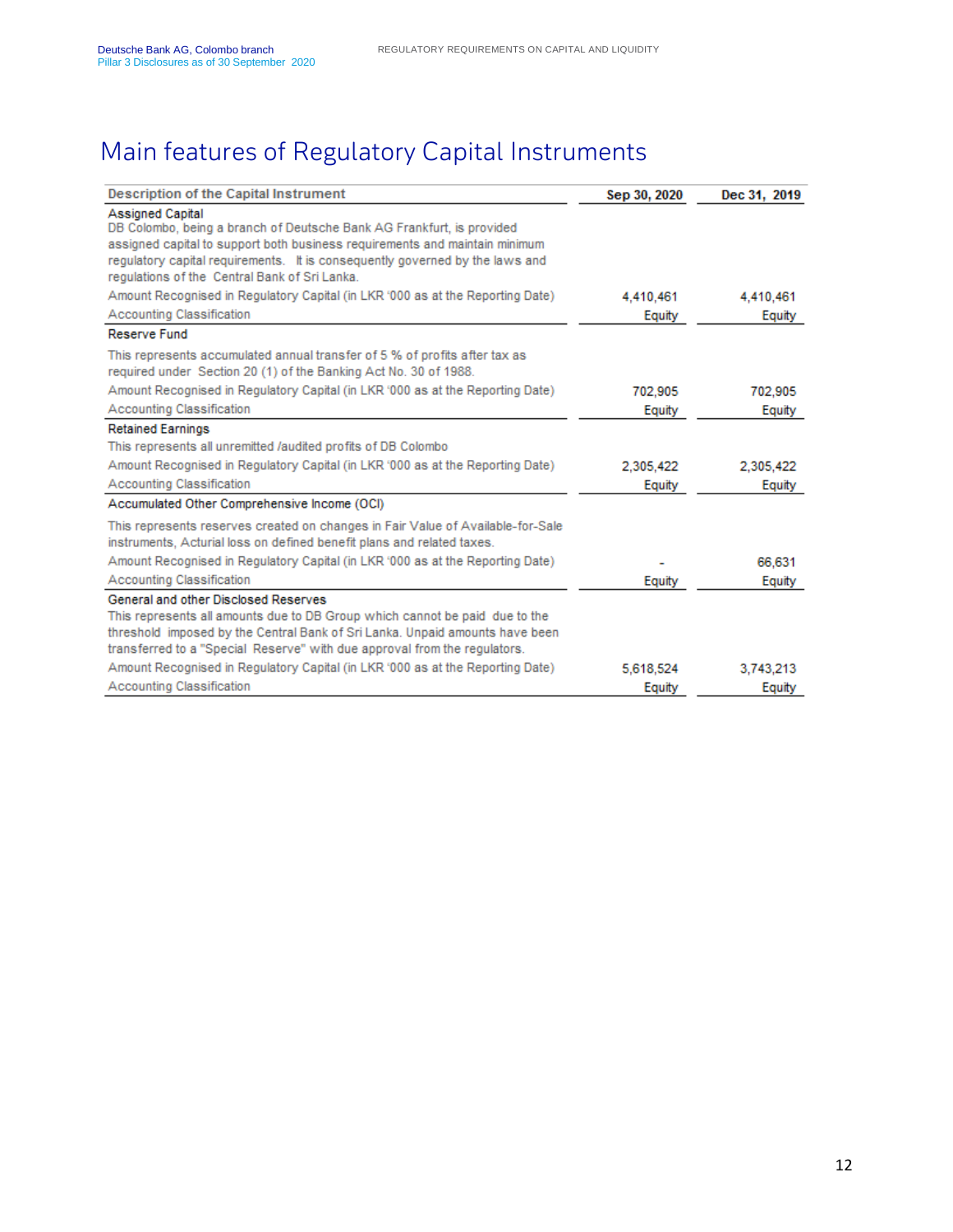# <span id="page-12-0"></span>LINKAGES BETWEEN FINANCIAL STATEMENTS AND REGULATORY EXPOSURES

The following table shows the key differences between the Accounting Scope and the Regulatory Scope. It also provides a linkage of Financial Statement Items to the applicable Regulatory Risk Categories.

| in LKR '000                                        | a                          | h                      | с                     | d                  | e                      | a-b                         |
|----------------------------------------------------|----------------------------|------------------------|-----------------------|--------------------|------------------------|-----------------------------|
| Sep 30, 2020                                       | Carrying Values as         | <b>Carrying Values</b> | Subject to Credit     | Subject to         | Not subject to Capital | Difference between          |
|                                                    | Reported in                | under Scope of         | <b>Risk Framework</b> | <b>Market Risk</b> | Requirements or        | <b>Published Financials</b> |
|                                                    | <b>Published Financial</b> | Regulatory             |                       | Framework          | Subject to Deduction   | and Regulatory              |
|                                                    | <b>Statements</b>          | Reporting              |                       |                    | from Capital           | Reporting                   |
| <b>Assets</b>                                      | 61,454,508                 | 61,243,199             |                       |                    |                        |                             |
| Cash and cash equivalents                          | 136,878                    | 78.798                 | 78.798                |                    |                        |                             |
| <b>Balances with Central Banks</b>                 | 5,406,988                  | 5,407,783              | 5,407,783             |                    |                        | (795)                       |
| <b>Placement with Banks</b>                        |                            |                        |                       |                    |                        |                             |
| Placements with Branches                           | 5,176,640                  | 5,176,640              |                       |                    | 5,176,640              |                             |
| Securities borrowed                                |                            |                        |                       |                    |                        |                             |
| Derivative financial instruments                   | 18,191                     |                        |                       |                    |                        | 18,191                      |
| Group balances receivable                          | 5,418,403                  | 5,476,482              | 180,987               |                    | 5,295,495              | (58,080)                    |
| Financial assets recognized through profit or loss |                            |                        |                       |                    |                        |                             |
| - measured at fair value                           | 8,882,475                  |                        |                       |                    |                        | 8,882,475                   |
| - designated at fair value                         |                            |                        |                       |                    |                        |                             |
| Financial assets at amortised cost                 |                            |                        |                       |                    |                        |                             |
| - loans and advances                               | 20,821,976                 | 20.724.554             | 20,828,698            |                    |                        | 97.422                      |
| - debt and other instruments                       |                            |                        |                       |                    |                        |                             |
| Financial assets measured at fair value through    | 14,778,057                 | 23,243,527             | 23,243,527            |                    |                        | (8,465,470)                 |
| other comprehensive income                         |                            |                        |                       |                    |                        |                             |
| Securities held to maturity                        |                            |                        |                       |                    |                        |                             |
| Investments in subsidiaries                        |                            |                        |                       |                    |                        |                             |
| Investments in associates and joint ventures       |                            |                        |                       |                    |                        |                             |
| Property, plant and equipment                      | 167,131                    | 125,477                | 125,477               |                    |                        | 41.654                      |
| Investment properties                              |                            |                        |                       |                    |                        |                             |
| Goodwill and intangible assets                     |                            |                        |                       |                    |                        |                             |
| Assets for current tax                             |                            |                        |                       |                    |                        |                             |
| Deferred tax assets                                |                            | 12.068                 |                       |                    |                        | (12,068)                    |
| Other assets                                       | 647,770                    | 997.870                | 997,870               |                    |                        | (350, 100)                  |

| in LKR '000                                            | a                                                                                    | ь                                                                   | c                                          | d                                             | е                                                                                 | a-b                                                                              |
|--------------------------------------------------------|--------------------------------------------------------------------------------------|---------------------------------------------------------------------|--------------------------------------------|-----------------------------------------------|-----------------------------------------------------------------------------------|----------------------------------------------------------------------------------|
| Sep 30, 2020                                           | Carrying Values as<br>Reported in<br><b>Published Financial</b><br><b>Statements</b> | <b>Carrying Values</b><br>under Scope of<br>Regulatory<br>Reporting | Subject to Credit<br><b>Risk Framework</b> | Subject to<br><b>Market Risk</b><br>Framework | Not subject to Capital<br>Requirements or<br>Subject to Deduction<br>from Capital | Difference between<br><b>Published Financials</b><br>and Regulatory<br>Reporting |
| Liabilities                                            | 61,454,508                                                                           | 61,243,199                                                          |                                            |                                               |                                                                                   |                                                                                  |
| Due to banks                                           | 142,576                                                                              | 140,000                                                             | N/A                                        | N/A                                           | N/A                                                                               | 2,576                                                                            |
| Due to branches                                        | 15,928,975                                                                           | 15,807,240                                                          |                                            |                                               | 15,807,240                                                                        | 121,735                                                                          |
| Derivative financial instruments                       | 35,521                                                                               |                                                                     | N/A                                        | N/A                                           | N/A                                                                               | 35,521                                                                           |
| Financial liabilities designated at fair value through |                                                                                      |                                                                     | N/A                                        | N/A                                           | N/A                                                                               |                                                                                  |
| - measured at fair value                               |                                                                                      |                                                                     | N/A                                        | N/A                                           | N/A                                                                               |                                                                                  |
| - designated at fair value                             |                                                                                      |                                                                     | N/A                                        | <b>N/A</b>                                    | N/A                                                                               |                                                                                  |
| Financial liabilities at amortised cost                |                                                                                      |                                                                     | N/A                                        | N/A                                           | N/A                                                                               |                                                                                  |
| - due to depositors                                    | 27,656,110                                                                           | 27,645,687                                                          | N/A                                        | N/A                                           | N/A                                                                               | 10,423                                                                           |
| - due to debt securities holders                       |                                                                                      |                                                                     | N/A                                        | N/A                                           | N/A                                                                               |                                                                                  |
| - due to other borrowers                               |                                                                                      |                                                                     | N/A                                        | N/A                                           | N/A                                                                               |                                                                                  |
| Debt securities issued                                 |                                                                                      |                                                                     | N/A                                        | N/A                                           | N/A                                                                               |                                                                                  |
| Retirement benefit obligations                         | 64,941                                                                               | 64,941                                                              | N/A                                        | N/A                                           | N/A                                                                               |                                                                                  |
| <b>Current tax liabilities</b>                         | 269,313                                                                              | 279,351                                                             | N/A                                        | N/A                                           | N/A                                                                               | (10, 038)                                                                        |
| Deferred tax liabilities                               | 28,956                                                                               |                                                                     | N/A                                        | N/A                                           | N/A                                                                               | 28,956                                                                           |
| Long term debts                                        |                                                                                      |                                                                     | N/A                                        | N/A                                           | N/A                                                                               |                                                                                  |
| Other provisions                                       |                                                                                      |                                                                     | N/A                                        | N/A                                           | N/A                                                                               |                                                                                  |
| Other liabilities                                      | 611,479                                                                              | 586,274                                                             | N/A                                        | N/A                                           | N/A                                                                               | 25,205                                                                           |
| Group balances payable                                 | 2,017,153                                                                            | 2,148,986                                                           | N/A                                        | N/A                                           | 169,761                                                                           | (131, 833)                                                                       |